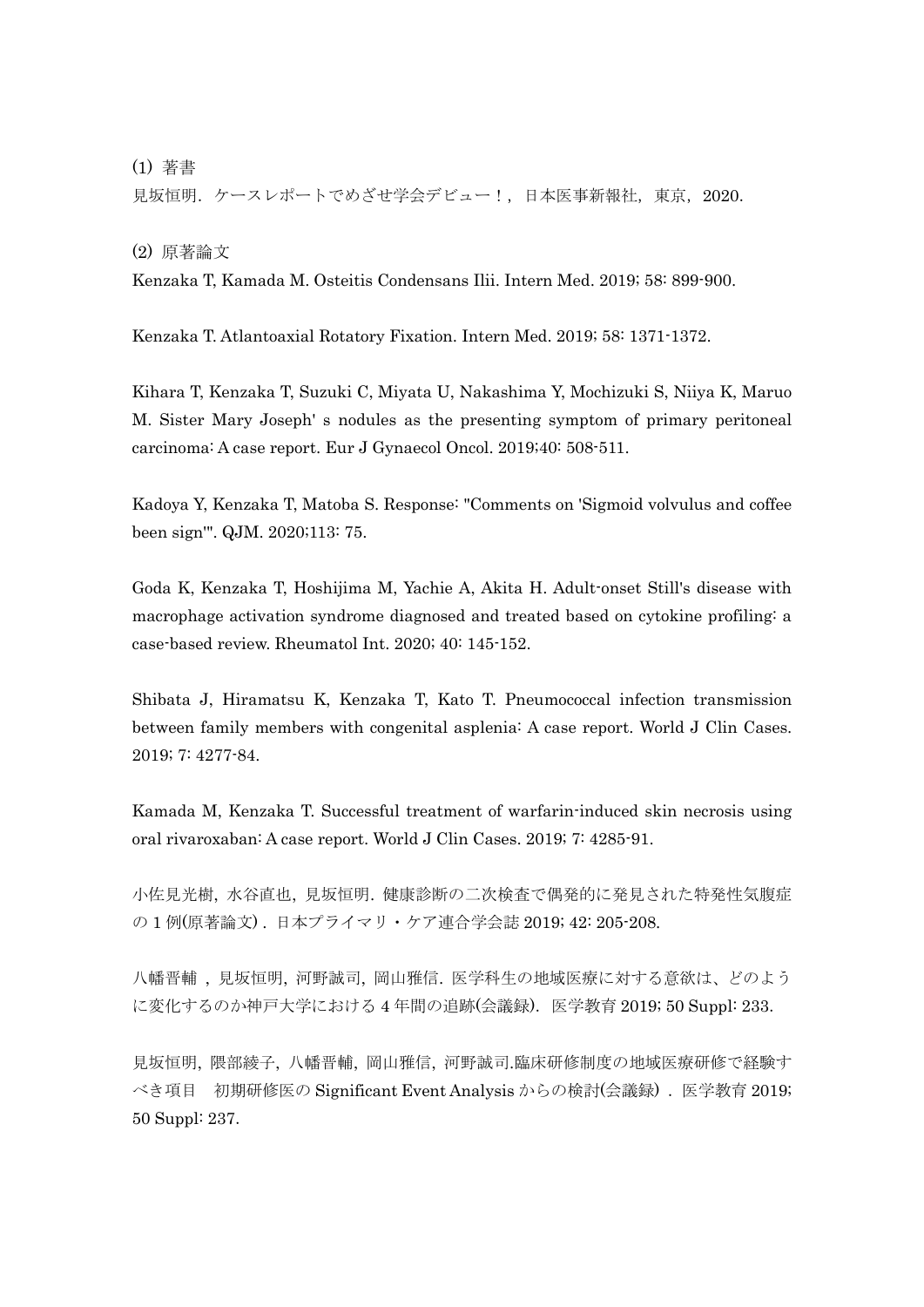藤川萌恵美, 合田建, 見坂恒明.月単位の時間差で夫婦間に発症した過粘稠性 Klebsiella pneumonia による侵襲性肝膿瘍症候群の 2 例(会議録/症例報告) . 感染症学雑誌 2019; 93: 186-187.

隈部綾子, 見坂恒明.ESBL 産生大腸菌による感染性心内膜炎 2 例と文献レビュー(会議録/ 症例報告). 感染症学雑誌 2019; 93: 204.

合田建, 見坂恒明.インフルエンザ罹患後に Staphylococcus simulans(S.simulans)菌血症 を伴いToxic shock syndrome(TSS)を来たした1例(会議録/症例報告) .感染症学雑誌 2019; 93: 205.

京谷萌, 見坂恒明, 山崎海成, 浦瀬靖代, 清水辰宣. Clostridium ramosum による胆嚢炎及 び菌血症の 1 例(会議録/症例報告) . 感染症学雑誌 2019; 93: 220.

隈部綾子, 見坂恒明.ニューキノロン系抗菌薬による抗菌薬関連脳症をきたした 1 例(会議 録/症例報告). 感染症学雑誌 2019; 93 臨増: 356.

杉本龍 , 武田和也, 新倉悠人, 見坂恒明, 河崎悟, 秋田穂束. 敗血症との鑑別を要した急性 心筋梗塞に伴う左室自由壁破裂の 1 例(会議録). 日本救急医学会雑誌 2019; 30 : 836.

隈部綾子, 見坂恒明. Fusobacterium nucleatum による横隔膜周囲多発膿瘍をきたした 1 例.日本化学療法学会西日本支部総会プログラム・講演抄録 2019; 67: 249.

合田建, 見坂恒明.Campylobacter 腸炎後に発症した反応性関節炎の 1 例日本化学療法学 会西日本支部総会プログラム・講演抄録 2019; 67: 236.

杉本和真, 合田建, 見坂恒明. 夫婦間で発症した Haemophilus influenzae 肺炎の2例日本 化学療法学会西日本支部総会プログラム・講演抄録 2019; 67: 208.

吉野裕美, 井関進也, 大前佳菜, 成田晃貴, 加藤早苗, 竹中恵美, 永田純子, 見坂恒明.当院 で経験した肝蛭症の1例(会議録). 超音波検査技術 2020; 45: 107.

吉野裕美, 大前佳菜, 成田晃貴, 加藤早苗, 竹中恵美, 井関進也, 永田純子, 見坂恒明.肝腫 瘤性病変と鑑別困難であった肝蛭症の 1 症例(会議録). Hyogo Journal 2020; 41: 72.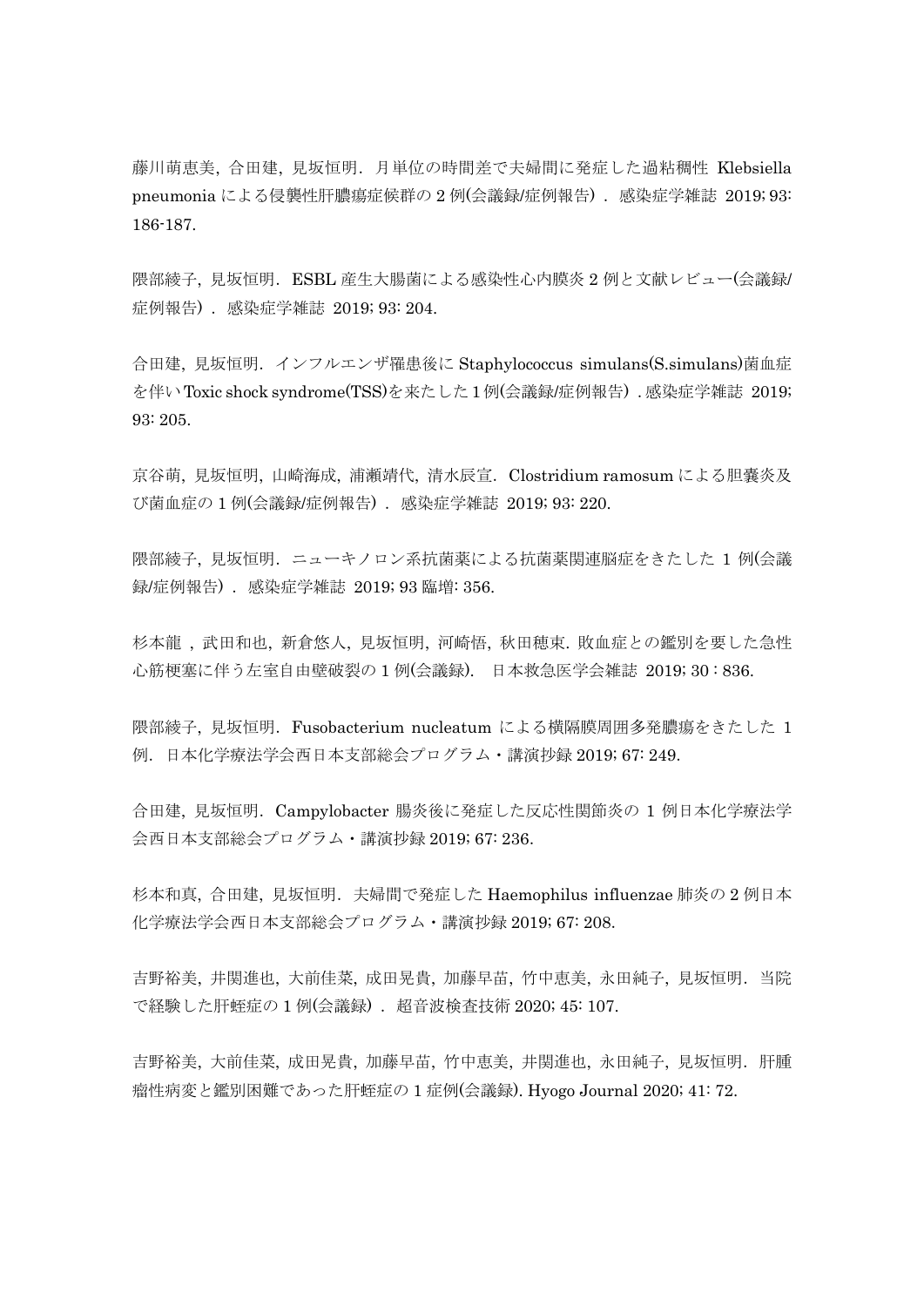## (3) 総説

Kenzaka T. Relationship between Remitting Seronegative Symmetrical Synovitis with Pitting Edema and Vascular Endothelial Growth Factor and Matrix Metalloproteinase 3. Intern Med. 2020 Jan 17. doi: 10.2169/internalmedicine.4239-19. [Epub ahead of print]

## (4) 学会・研究会発表

Ken Goda, Tsuneaki Kenzaka, Shinsuke Yahata, Hyogo Dental Association. [(W)O-084] Awareness of agent-related osteonecrosis of the jaw in dentists across the Hyogo Prefecture of Japan. World Organization of Family Doctors (WONCA) Asia Pacific Regional Conference 2019, Kyoto, Japan, May 15-18, 2019.

Kazuma Sugimoto, Tsuneaki Kenzaka, Ryu Sugimoto, Akihito Kitao, Hozuka Akita . [(W)P-021] Preventive administration of acyclovir induces encephalopathy during the treatment of symptomatic multiple myeloma: a case report. World Organization of Family Doctors (WONCA) Asia Pacific Regional Conference 2019, Kyoto, Japan, May 15- 18, 2019.

Naoya Mizutani, Koki Kosami, Tsuneaki Kenzaka. [(W)P-027] Intestinal obstruction caused by an incarcerated obturator hernia in a 91-year-old woman: A case report. World Organization of Family Doctors (WONCA) Asia Pacific Regional Conference 2019, Kyoto, Japan, May 15-18, 2019.

Moe Kyotani, Tsuneaki Kenzaka, Naoto Shirakami, Kaisei Yamasaki, Yasuyo Urase, Yoichi Goto. [(W)P-030] Chronic granulomatous invasive fungal sinusitis with chronic kidney disease. World Organization of Family Doctors (WONCA) Asia Pacific Regional Conference 2019, Kyoto, Japan, May 15-18, 2019.

Moemi Fujikawa, Tsuneaki Kenzaka, Ken Goda, Hozuka Akita. [(W)P-051] Providing public healthcare lectures influences junior residents' perceptions of community medicine. World Organization of Family Doctors (WONCA) Asia Pacific Regional Conference 2019, Kyoto, Japan, May 15-18, 2019.

Koji Kashiki, Shinsuke Yahata, Tsuneaki Kenzaka, Masanobu Okayama. [(W)P-053] The secular change in attitudes of medical students toward community medicine brought about by the summer program in Hyogo prefecture. World Organization of Family Doctors (WONCA) Asia Pacific Regional Conference 2019, Kyoto, Japan, May 15-18,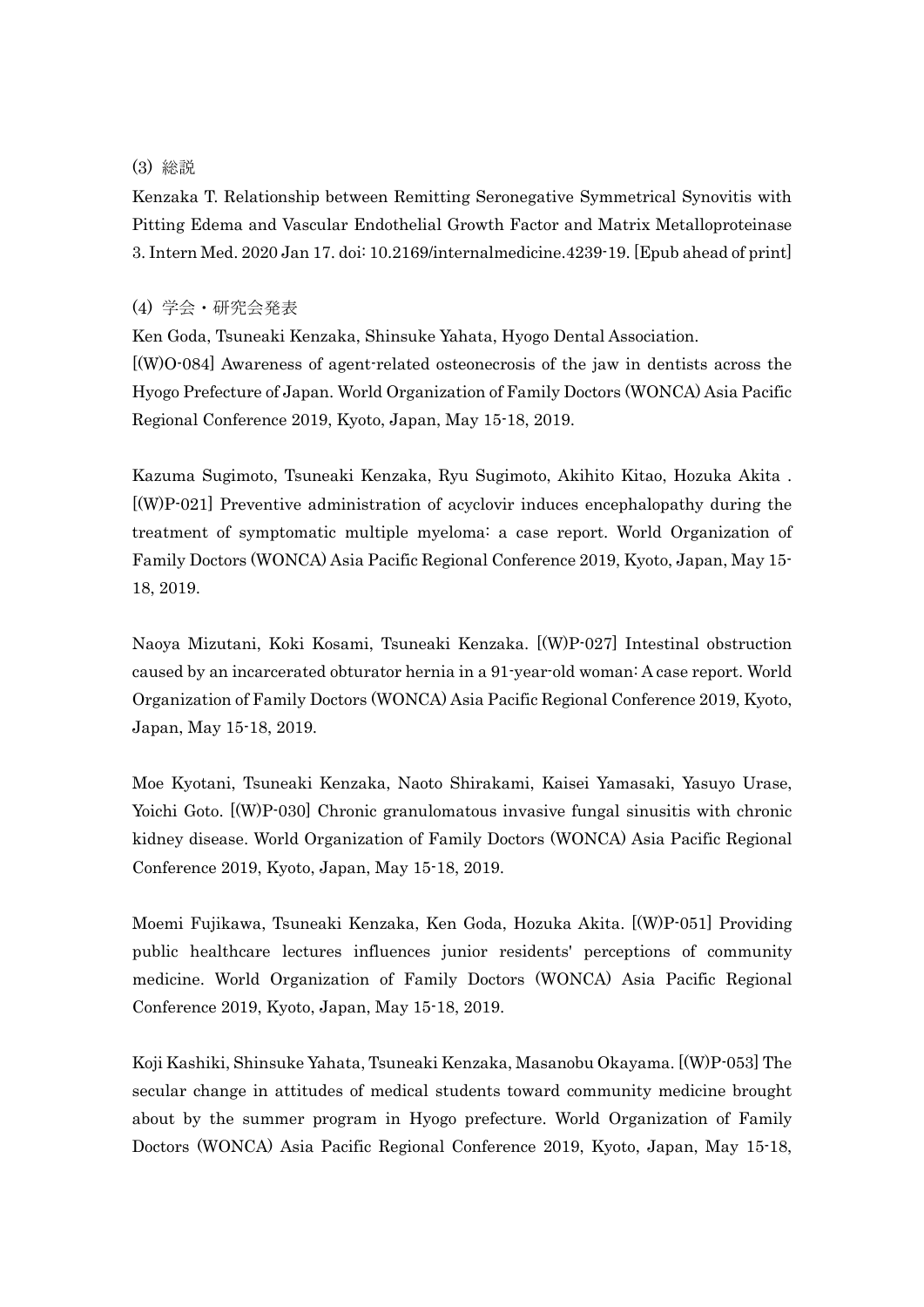## 2019.

Chihiro Hirata, Tsuneaki Kenzaka, Hozuka Akita. [(W)P-076] Remission of liver and vertebral masses after withdrawal of methotrexate in a 76-year-old man: a case report. World Organization of Family Doctors (WONCA) Asia Pacific Regional Conference 2019, Kyoto, Japan, May 15-18, 2019.

Junsuke Ito, Tsuneaki Kenzaka, Hozuka Akita. [(W)P-190] Differential Diagnosis of Non-Episodic Angioedema-associated Eosinophilia: A Case Report. World Organization of Family Doctors (WONCA) Asia Pacific Regional Conference 2019, Kyoto, Japan, May 15-18, 2019.

Momoka Kamada, Tsuneaki Kenzaka. [(W)P-193] Osteitis condensans ilii as a differential diagnosis of low back pain in a young patient. World Organization of Family Doctors (WONCA) Asia Pacific Regional Conference 2019, Kyoto, Japan, May 15-18, 2019.

Takato Kobayashi, Tsuneaki Kenzaka, Mitsunori Matsuzaki, Hozuka Akita. [(W)P-196] Reactive Arthritis Following Campylobacter Enteritis: A case report. World Organization of Family Doctors (WONCA) Asia Pacific Regional Conference 2019, Kyoto, Japan, May 15-18, 2019.

Tsuneaki Kenzaka, Ken Goda, Tetsuya Yamamoto, Hyogo Dental Association. [(W)P-232] Limited adherence of dentists to guidelines on managing patients taking anticoagulants across the Hyogo Prefecture in Japan. World Organization of Family Doctors (WONCA) Asia Pacific Regional Conference 2019, Kyoto, Japan, May 15-18, 2019.

隈部綾子,見坂恒明. ニューキノロン系抗菌薬による抗菌薬関連脳症をきたした 1 例. 第 93 回日本感染症学会総会・学術講演会,名古屋,2019 年 4 月 4‐6 日.

藤川萌恵美,藤井康和,河崎悟,西崎朗,秋田穂束,見坂恒明.兵庫県丹波市で野生シカ の生肉摂取後に E 型肝炎を発症した1例と兵庫県内の E 型肝炎届出についての検討. 第  $116$  回日本内科学会総会·講演会,名古屋,  $2019$  年 4 月 26 - 28 日. 優秀演題賞受賞.

伊藤惇亮,星島正彦,西崎朗,秋田穂束,見坂恒明.コルヒチンが奏功した腰椎椎間関節 炎を含む多発痛風関節炎の1例. 第116回日本内科学会総会·講演会,名古屋, 2019年4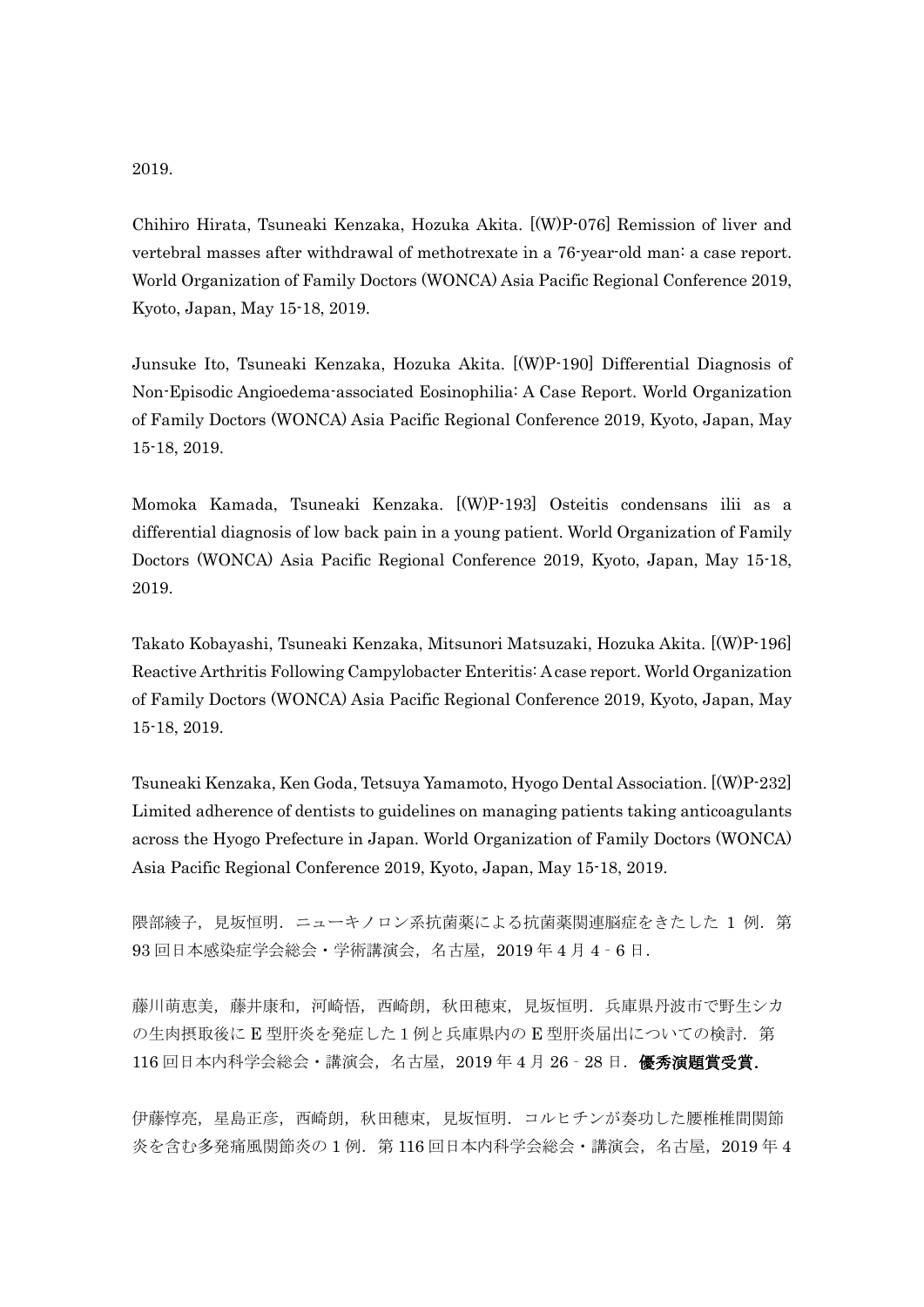月 26‐28 日.

芦崎太一朗 , 杉山陽介, 清水健史, 隈部綾子, 恒成徹, 見坂恒明. ヒトパレコウイルス 3 型による流行性筋痛症の1例. 第116回日本内科学会総会・講演会, 名古屋, 2019年4 月 26‐28 日.優秀演題賞受賞.

京谷萌, 見坂恒明, 西崎朗, 秋田穂束. Toxic Shock Syndrome (TSS) の経過中に VEGF が上昇し RS3PE 症候群を発症した1例. 第116回日本内科学会総会·講演会, 名古屋, 2019 年 4 月 26‐28 日.優秀演題賞受賞.

合田建,河崎悟,藤井康和,西崎朗,秋田穂束,見坂恒明.診断に難渋した高齢発症の全 身性エリテマトーデスの 1 例. 第 116 回日本内科学会総会・講演会, 名古屋, 2019 年 4 月 26‐28 日.

平田千尋,見坂恒明,板倉崇泰,西崎朗,秋田穂束.骨病変を含む多発性のリンパ節外病 変を来したメトトレキサート関連リンパ増殖性疾患(MTX-LPD)の1例. 第116回日本 内科学会総会・講演会,名古屋,2019 年 4 月 26‐28 日.

見坂恒明, 八幡晋輔, 隈部綾子, 角谷慶人, 小佐見光樹, 立花祐毅, 合田建, 鎌田百香, 水谷 直也. ワークショップ「ケースレポートを書こう!-accept されるために必要なこと- 2019」. 第 10 回日本プライマリ・ケア連合学会学術大会,京都,2019 年 5 月 19 日

長谷川貴也,片山篤志,杉山陽介,隈部綾子,恒成徹,見坂恒明. [P-症-005] ヨードホル ム中毒により意識障害及び甲状腺中毒症を呈した 1 例.第 10 回日本プライマリ・ケア連 合学会学術大会,京都,2019 年 5 月 17‐19 日.

合田建,見坂恒明,板倉崇泰,秋田穂束. [P-症-014] 緩和ケア病棟へ入院した大腸がん患 者へ,QOL を考慮した意思決定を促し,根治術が行われた 1 例.第 10 回日本プライマ リ・ケア連合学会学術大会,京都,2019 年 5 月 17‐19 日.

隈部綾子,長谷川貴也,清水健史,杉山陽介,恒成徹,見坂恒明.[P-症-026] 頸髄損傷後 に中枢性塩類喪失症候群(CSWS)をきたした 1例. 第10回日本プライマリ・ケア連合 学会学術大会,京都,2019 年 5 月 17‐19 日.

小佐見光樹,水谷直也,見坂恒明. [O-056] 健康診断の二次検査で偶発的に発見された特 発性気腹症の 1 例:特発性気腹症の症例報告及び文献レビュー.第 10 回日本プライマ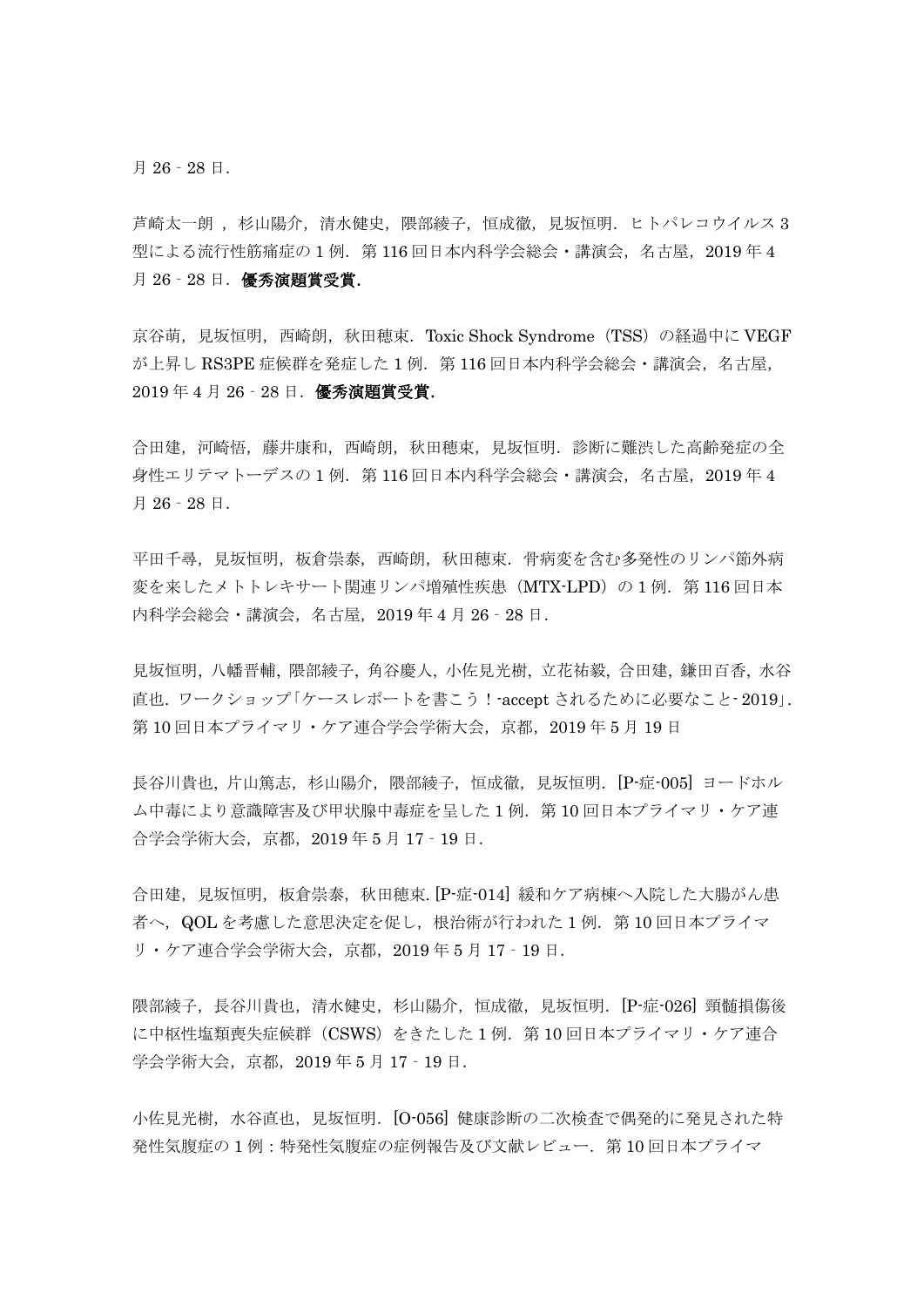リ・ケア連合学会学術大会,京都,2019 年 5 月 17‐19 日.

水谷直也,合田建,小佐見光樹,浦瀬靖代,角谷慶人,隈部綾子,見坂恒明. [P-活-140] 「勉強会を始めよう!-継続するカンファレンス開催のために必要なこと―」:第 16 回秋 季セミナーの活動報告.第 10 回日本プライマリ・ケア連合学会学術大会,京都,2019 年 5 月 17‐19 日.

水谷直也, 見坂恒明. [P-症-108] 膀胱刺激症状を呈する成年男性 2 事例に対する診断推論 を振り返って.第 10 回日本プライマリ・ケア連合学会学術大会,京都,2019 年 5 月  $17 - 19$   $\Box$ .

松崎三徳, 見坂恒明, 上田康雅, 鎌田百香, 合田建, 秋田穂束. [P-症-139] Helicobacter pylori 感染の関与が示唆された鉄欠乏性貧血の1例. 第10回日本プライマリ・ケア連合 学会学術大会,京都,2019 年 5 月 17‐19 日.

見坂恒明, 合田建, 水谷直也, 鎌田百香, 立花祐毅, 小佐見光樹, 角谷慶人, 隈部綾子, 八幡晋輔,岡山雅信. [O-155] ケースレポート作成の障壁となる要因の検討. 第10回日 本プライマリ・ケア連合学会学術大会,京都,2019 年 5 月 17‐19 日.

安田矩明,布施由佳,白神直人,山崎海成,藤村忠宏,原謙,高内善,後藤葉一,見坂恒 明.IgG4 関連動脈周囲炎により深部静脈血栓症を来した 1 例.第 224 回日本内科学会近 畿地方会,大阪,2019 年 6 月 1 日.

山田真士,藤井政佳,野村雄大,藤井康和,西崎朗,秋田穂束,鷹巣晃昌,見坂恒明. 無 黄疸期から閉塞性黄疸発症までの経過を追えた IgG4 関連硬化性胆管炎の 1 例. 第 224 回 日本内科学会近畿地方会,大阪,2019 年 6 月 1 日.

藤井政佳, 見坂恒明, 河崎悟, 西崎朗, 秋田穂束. 偽性副甲状腺機能低下症 II 型による低 カルシウム血症性心筋症の 1 例. 第 224 回日本内科学会近畿地方会,大阪,2019 年 6 月 1 日. 若手奨励賞演題.

八幡晋輔,見坂恒明,河野誠司,岡山雅信. 医学科生の地域医療に対する意欲は、どのよう に変化するのか:神戸大学における 4 年間の追跡. 第 51 回日本医学教育学会大会,京都, 2019 年 7 月 26‐27 日.

見坂恒明,隈部綾子,八幡晋輔,河野誠司,岡山雅信.臨床研修制度の地域医療研修で経験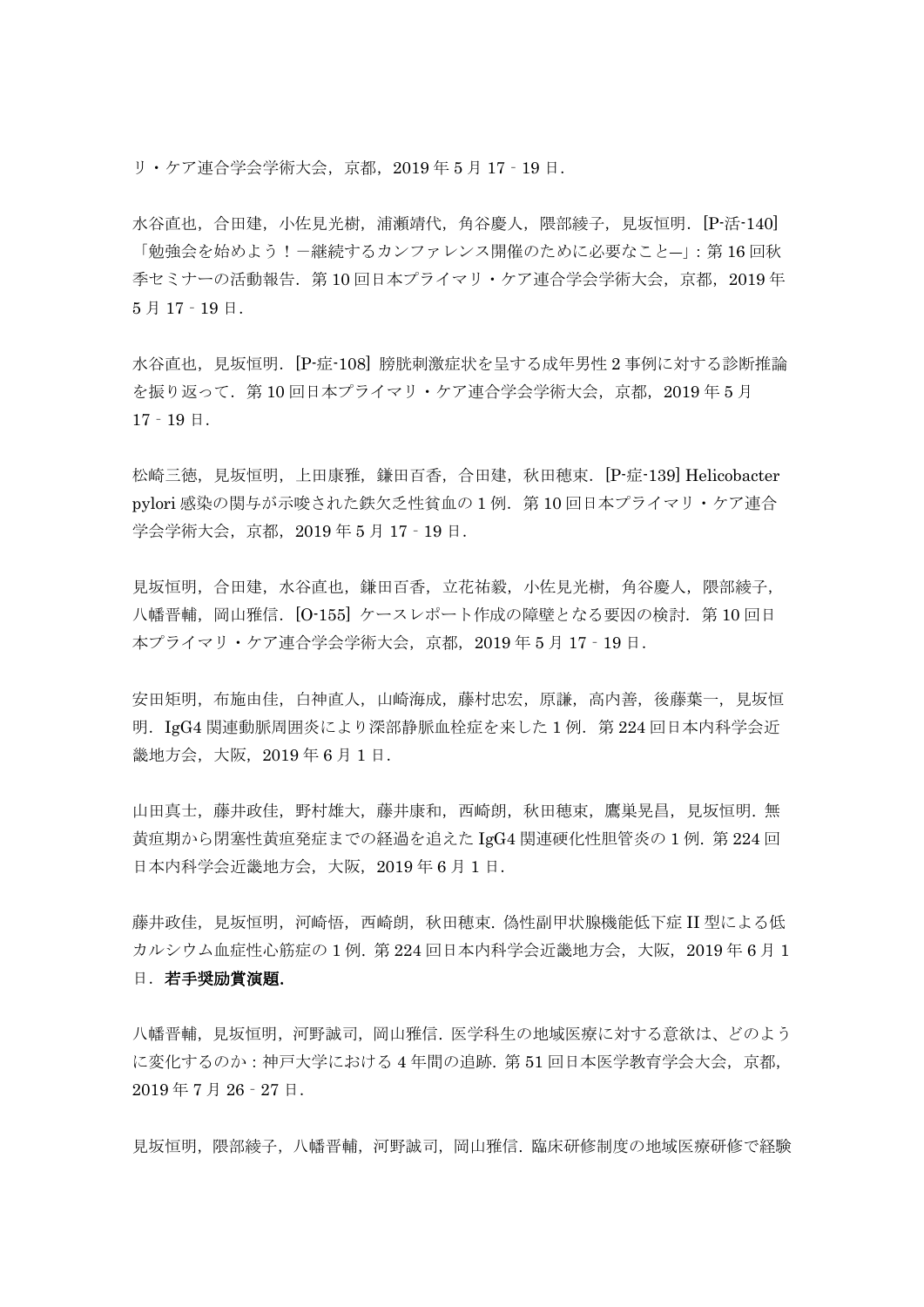すべき項目-初期研修医の Significant Event Analysis からの検討-. 第51回日本医学教 育学会大会,京都,2019 年 7 月 26‐27 日.

金澤史朗,杉山陽介,隈部綾子,恒成徹,見坂恒明. アンピシリンによる抗菌薬関連脳症 の 1 例. 第 225 回日本内科学会近畿地方会,大阪,2019 年 9 月 21 日.

伊藤達也,中治仁志,杉山陽介,隈部綾子,見坂恒明. 胸膜癒着術後に Toxic Shock Syndrome(TSS)を発症した1例. 第 225 回日本内科学会近畿地方会,大阪,2019 年 9 月 21 日.

松崎三徳,杉山陽介,隈部綾子,中治仁志,見坂恒明.原発巣の診断に難渋した肺癌の転 移性骨軟部腫瘍の 1 例. 第 225 回日本内科学会近畿地方会,大阪,2019 年 9 月 21 日.

上田康雅,河崎悟,藤井康和,西崎朗,秋田穂束,北尾章人,見坂恒明. 診断に苦慮した 血栓性血小板減少性紫斑病の1例. 第 225 回日本内科学会近畿地方会,大阪,2019 年 9 月 21 日.

井崎真理,杉本龍,河崎悟,藤井康和,西崎朗,秋田穂束,鷹巣晃昌,北尾章人,見坂恒 明. 膜性腎症発症の 2 年後にびまん性大細胞型 B 細胞性リンパ腫を発症した 1 例. 第 225 回日本内科学会近畿地方会,大阪,2019 年 9 月 21 日.

杉本龍,武田和也,新倉悠人,見坂恒明,河崎悟,秋田穂束. 敗血症との鑑別を要した急 性心筋梗塞に伴う左室自由壁破裂の1例. 第47回 日本救急医学会総会・学術集会, 東 京,2019 年 10 月 2‐4 日.

杉本和真,合田建,見坂恒明.夫婦間で発症した *Haemophilus influenzae* 肺炎の 2 例. 第 89 回日本感染症学会西日本地方会学術集会 第 62 回日本感染症学会中日本地方会学術 集会 第 67 回日本化学療法学会西日本支部総会 三学会合同開催, 浜松, 2019 年 11 月 7-9日. 研修医優秀セッション演題

合田建, 見坂恒明. Campylobacter 腸炎後に発症した反応性関節炎の1例. 第 89 回日本 感染症学会西日本地方会学術集会 第 62 回日本感染症学会中日本地方会学術集会 第 67 回日本化学療法学会西日本支部総会 三学会合同開催,浜松,2019 年 11 月 7‐9 日.

隈部綾子,見坂恒明. Fusobacterium nucleatumによる横隔膜周囲多発膿瘍をきたした1 例. 第 89 回日本感染症学会西日本地方会学術集会 第 62 回日本感染症学会中日本地方会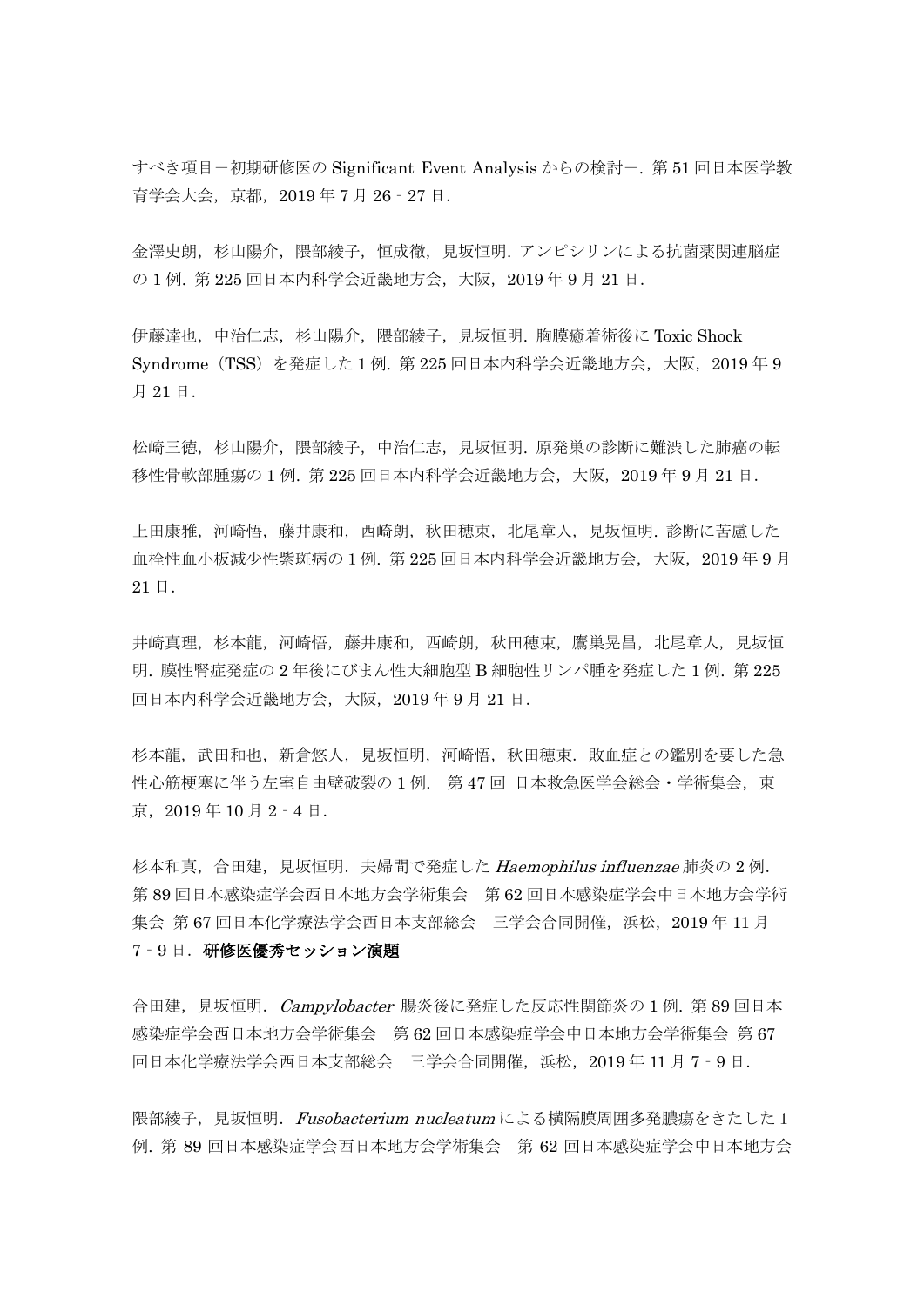学術集会 第 67 回日本化学療法学会西日本支部総会 三学会合同開催, 浜松, 2019 年 11 月 7‐9 日.

一瀬直日,稲岡雄太,朝倉健太郎,中山明子,石丸尚人,三澤美和,見坂恒明,玉木千 里.スーパードクターから学ぶ!合格するポートポリオの作り方 2019. 第 33 回日本プラ イマリ・ケア連合学会近畿地方会,姫路,2019 年 12 月 1 日.

平田千尋, 見坂恒明, 新倉悠人, 秋田穂束. Proteus mirabilis によるカテーテル関連尿路 感染から敗血症及び髄膜炎を合併した1例. 第33回日本プライマリ・ケア連合学会近畿 地方会,姫路,2019 年 12 月 1 日.

小林崇人,井崎真里,杉本龍,秋田穂束,見坂恒明.高齢発症の血清陰性関節リウマチ (RA)に続発した肥厚性硬膜炎の 1 例. 第 33 回日本プライマリ・ケア連合学会近畿地方 会,姫路,2019 年 12 月 1 日.

上田康雅,見坂恒明,秋田穂束.抗 CCP 抗体が高値陽転化した高齢発症関節リウマチの 1例.第 33 回日本プライマリ・ケア連合学会近畿地方会,姫路,2019 年 12 月 1 日.

鎌田百香, 見坂恒明, 秋田穂束. 青汁等の健康食品による肝機能障害が疑われた 1 例. 第 33 回日本プライマリ・ケア連合学会近畿地方会,姫路, 2019 年 12 月 1 日.

合田建,見坂恒明,星島正彦,栗山恭輔,秋田穂束. 間質性肺炎患者にモルヒネ持続皮下 注射とハイフローセラピーを在宅導入した1例.第 33 回日本プライマリ・ケア連合学会 近畿地方会, 姫路, 2019年12月1日.

藤川萌恵美,隈部綾子,杉山陽介,中治仁志,岸本一郎,恒成徹,見坂恒明.APTT 単独 延長が診断契機となった第 XII 凝固因子欠乏症の1例.第 33 回日本プライマリ・ケア連 合学会近畿地方会,姫路,2019 年 12 月 1 日.

藤原稜, 隈部綾子, 杉山陽介, 中治仁志, 岸本一郎, 恒成徹, 見坂恒明. 皮疹の痂皮化後 に遅発性に髄膜炎を来した帯状疱疹の1例. 第33回日本プライマリ・ケア連合学会近畿 地方会,姫路,2019 年 12 月 1 日.

清水健史,隈部綾子,杉山陽介,中治仁志,岸本一郎,恒成徹,見坂恒明. 高齢者に発症 したアシクロビル脳症の1例. 第33回日本プライマリ・ケア連合学会近畿地方会,姫路, 2019 年 12 月 1 日.